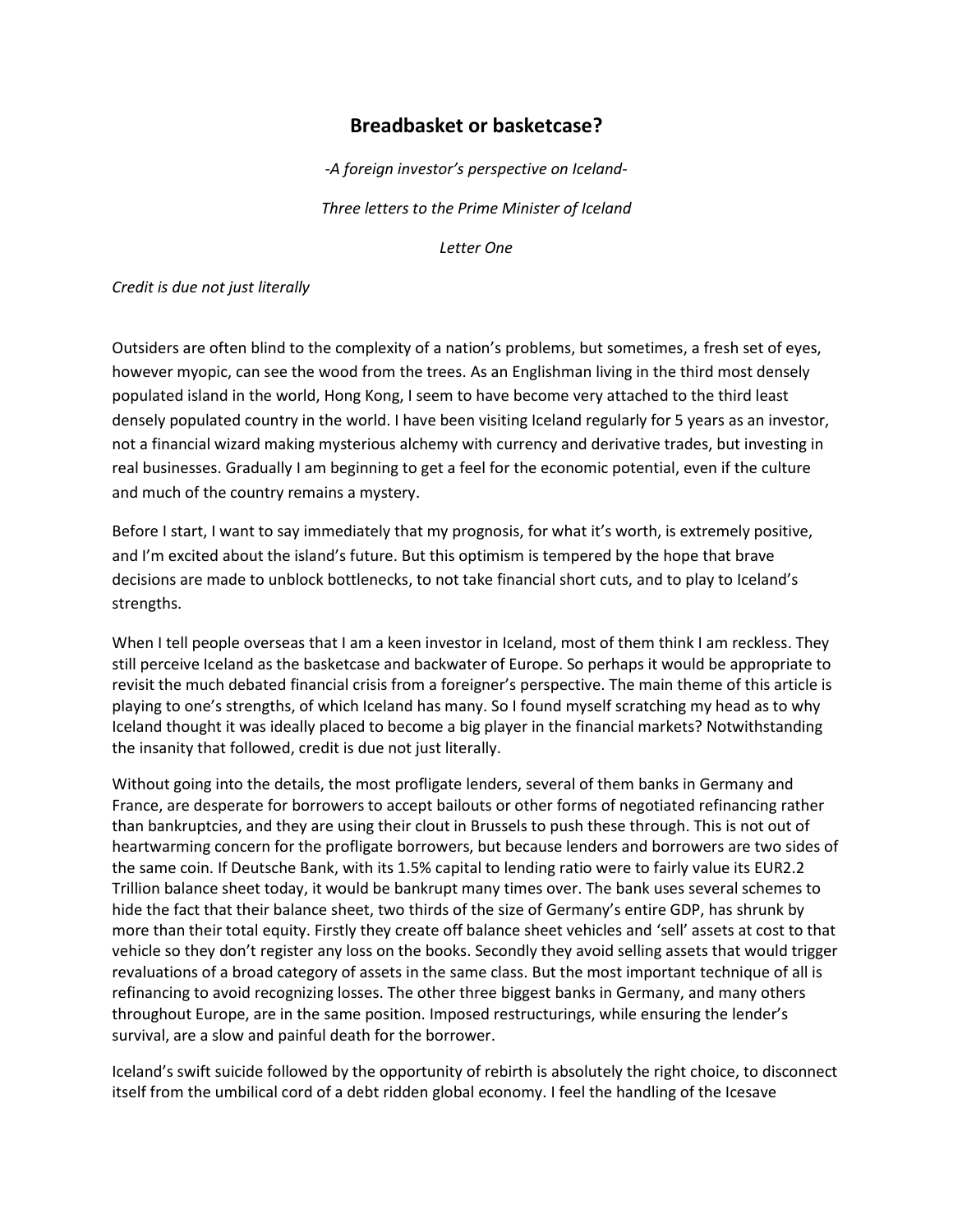deposits, particularly your president's veto, was the correct approach, and the government, as the main shareholder of the three banks needs the courage to ignore the pressure from Brussels, which is really simply indirect pressure from the large banks in Europe, and do the same with the Glacier Bonds. As a private equity investor I am very familiar with risk discounted returns. This means that for every 1% above the risk discounted return the risk of losing part or all of your money goes up. The carry trade was and remains a risky pyramid scheme and participants should accept counterparty risk as well as the exchange rate risk. When I buy an oil derivative the counterparty is JP Morgan and possibly the US government as a final backstop, I understand I am taking on the risks inherent in the oil trade and the risk of JP Morgan going bust. In the carry trade the counterparty risk were Icelandic banks with the most overly geared balance sheets in banking history and the backstop of a government of a nation of 320,000 people. The idea that the Icelandic government or the Icelandic people should be honor bound to take on that counterparty risk is absurd.

The carry trade is the product of Japan's financial problems. Japan's public debt is 20x the government's revenue. To put this in perspective Portugal, Spain, and Ireland's ratios are between 4x and 6x. The only two reasons Japan is not bankrupt today is because nearly all that debt is locally owned and, more importantly interest rates have been kept artificially low at below 1% for many years. With a global fiat currency it is easy for central banks to manipulate interest rates. In the old days there was the headache of the gold standard. Now all the Central bank of Japan needs to do is buy Japanese government debt and this can then be shown as an asset on the bank's balance sheet. The old asset column required before 1971 was something real called gold which now only represents 0.2% of the Bank of Japan's assets. Japan simply can't afford to have higher interest rates no matter what the economic situation, at 2% interest the Japanese government would default. So, over the past decade a big spread has developed in interest rates between Japan and other parts of the world, and the carry trade was born. This baby grew voraciously into a multi-trillion dollar monster. Eating yen and depositing other currencies and its problem elsewhere. The Icelandic government must not honor this counterparty risk and burden Iceland with decades of payments to effectively finance Japan's government debt.

Financial independence is the product of a trade surplus and a locally financed government debt. Iceland has achieved the first and the second is within reach. Iceland is then small enough and far enough away from the financial chaos elsewhere to cast off and set sail alone, without too many people noticing.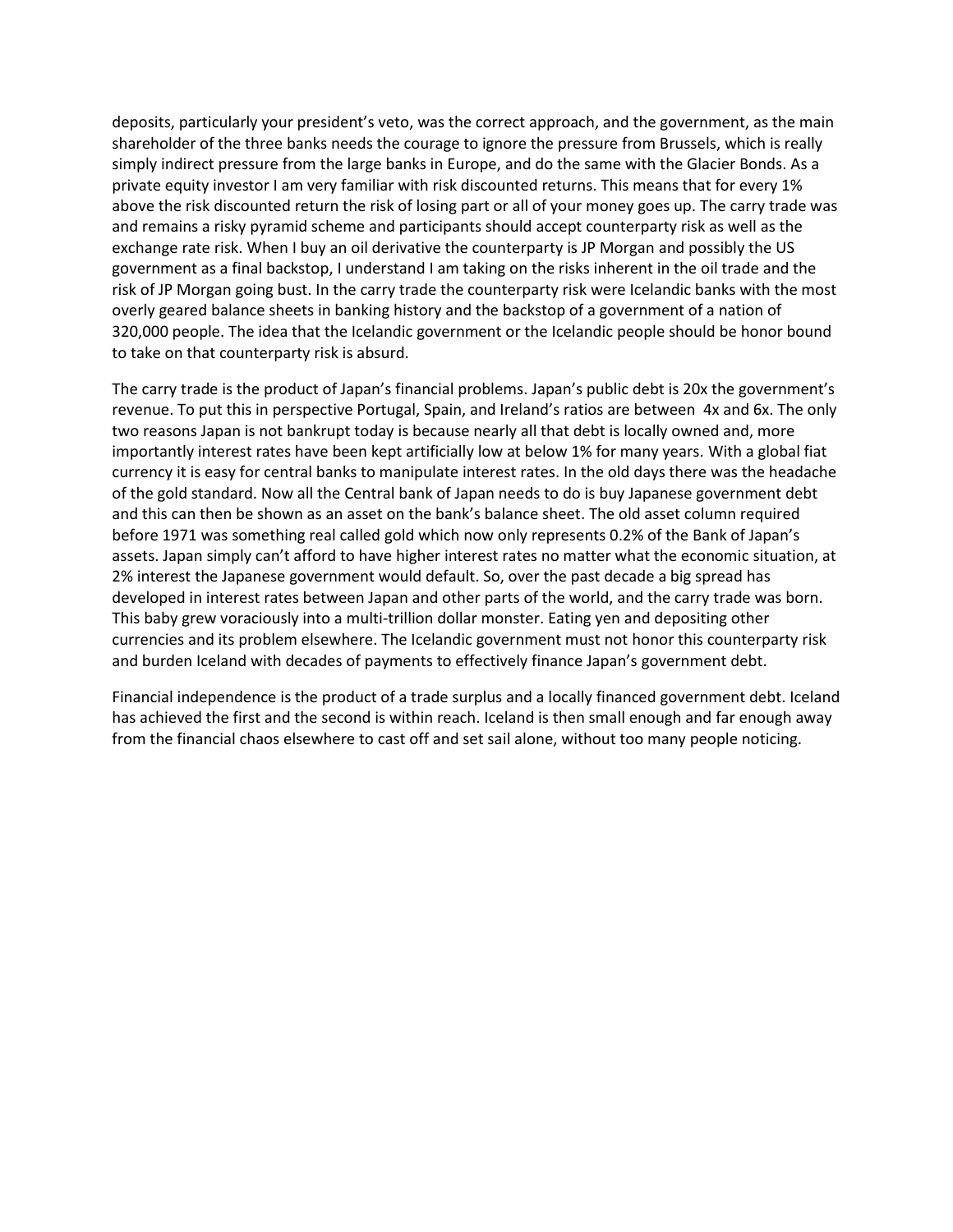### *Letter Two*

## *Half of Iceland's economy is still underwater*

So let's talk about the future. This means switching the focus to Iceland's strengths. When I choose a country to invest in, I first have three boxes to tick; governance; balance of trade; energy and food security. Call me old fashioned, but a decade in private equity has confirmed that long term growth is impossible without these ingredients. I will not analyze in detail where Iceland sits on governance, but having spent most of my career investing in China, India, and Eastern Europe, I can say Iceland's governance is adequate.

Iceland's exports per capita put it in the top 20 nations in the world, in the company of great desert gas exporters such as Qatar, trading hubs such as Singapore, and manufacturing giants like Germany. Iceland's figures get lost in the lists because of the tiny population. Total exports are 4 billion EUR, 42% of which are from sustainable fishing, and 36% processed aluminum, is chunky money for a nation with a population smaller than the town of Cardiff in Wales. Importantly, in 3 out of the last 4 years, Iceland's exports have exceeded imports. Long may this continue, with no return to the old habits of deficits. Positive trade balances are critical to so many other aspects of a healthy economic community, not least of all, employment, currency stability, and future access to debt markets.

Lastly, in the buzz of modern life we forget you can't eat a grain derivative and that the iPad will be an expensive cheese board once the battery runs out. Iceland has the dual blessing of being parked on top of the Mid-Atlantic Ridge, up against the seesaw between the Icelandic and Aleutian Lows. The Ridge blesses Iceland with vast amounts of heat to convert to energy, and the Icelandic Low is the perfect environment for plentiful marine life.

Despite guzzling through a record 88 kilos of fish per capita, Iceland still has 97.5% of its fish catch for export. The fact that the fish industry only employs 7000 people is deceptive, while just 11% of direct GDP, when supporting industries are included, this climbs to 25%. Once you also include the fact that fish exports allow Iceland to import an equivalent quantity of goods, 40% of all imports, without currency depreciation. Make no mistake half of Iceland's economy is still underwater. It would be wise not to tinker with a system that is the envy of many nations. The value of wild fish, long term, will continue to strengthen globally and Iceland is very well positioned to take advantage of it. Don't mess with it if it's working.

As everyone knows, Icelandic electricity prices, below half those of the EU, are currently leveraged by one industry, aluminium. Again while this offers a meaninglessly low number of local jobs and almost no local ownership or tax revenues, Icelanders benefit from the differential between aluminium raw material imports and finished product exports, which still amount to a chunky EUR900M, or 30% of Iceland's non-Bauxite imports. This is currently the sole, but very significant benefit, of these foreign owned plants.

Lessons from Detroit should sound a warning on the importance of diversification. In 1929 Detroit had a population of 1.6 million with 160,000 employed in car factories. Today the population is 700,000 and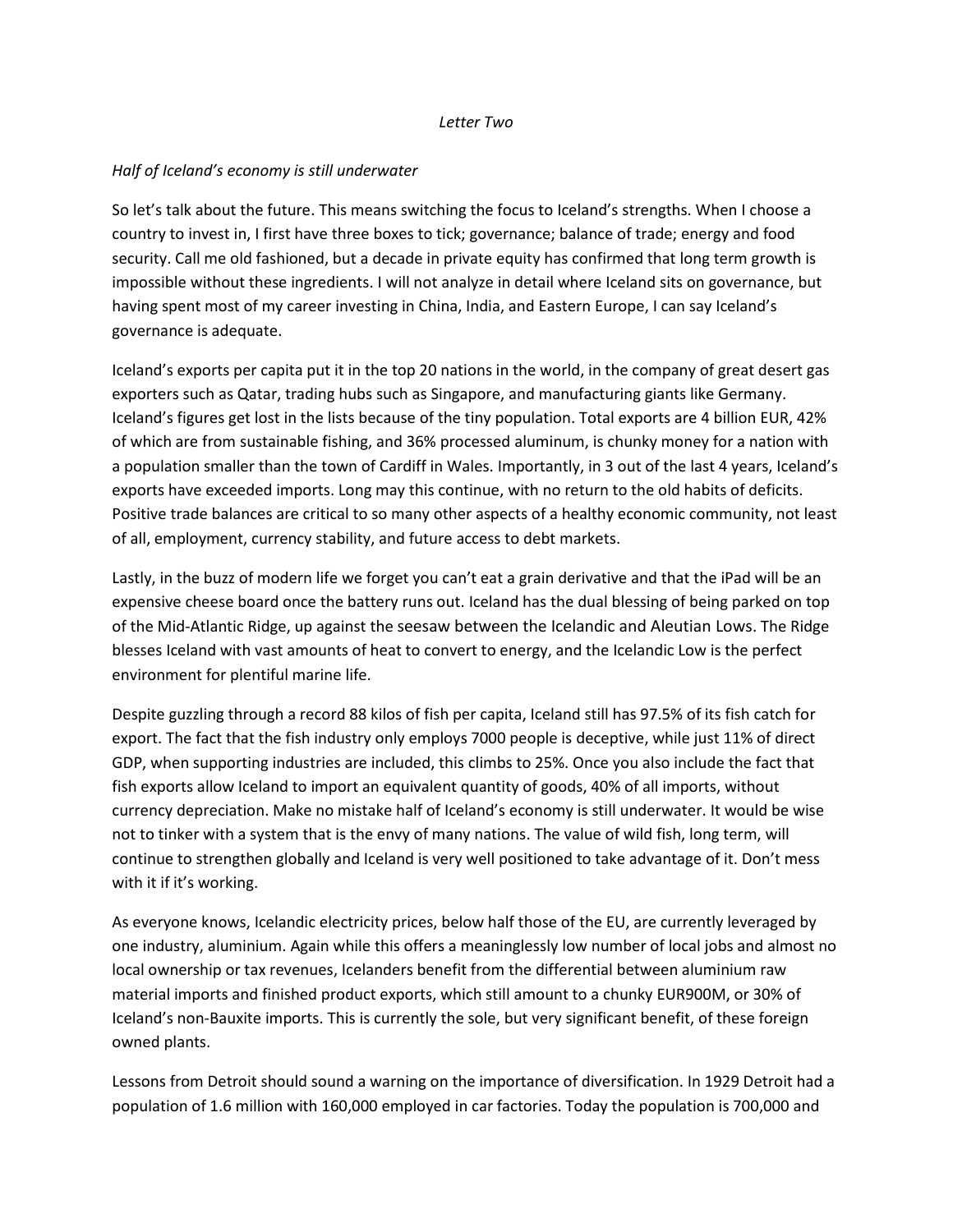the city is tottering on the edge of bankruptcy. They focused on one industry. There are a number of engineered materials and composites that could, in the next 50 years put pressure on aluminium smelting and Iceland would do well to find other sources of revenue from it geothermal strength. Aluminium processing makes economic sense because 35% of the process costs are electricity, so half price electricity gives the companies a 17% margin to play with, much of which is traded away by the disadvantages of being based in Iceland. There have been several reviews of other energy intensive industries to introduce to Iceland such as chlorine and caustic soda production, but in most cases the logistical disadvantages of Iceland are greater than the energy saving.

50% of the costs of data centres are electricity and cooling. Iceland is well aware that it seems like an ideal location for this activity. The two bottlenecks here have been Iceland's lousy network connections to Europe and the Americas and the signal latency demands of many customers, these appear to have driven Google to build the 400,000sqm datacenter at the Node Pole, aka tiny Lulea in Sweden. Many global internet companies will keep dual data centres in Europe and the US to avoid the micro-second delays of the Atlantic crossing. The Icelandic government is, understandably, loath to pump more money into upgrading the cable network as it already loses millions on the current network. The link to Emerald Technologies' cross-Atlantic cable will significantly improve the data capability. As an outsider I think the investment to draw in a first big name foreign anchor client would be worthwhile, go to Google and ask them what they need in bandwidth to consider Iceland, then build it. Even while the cable networks would always lose money, the spin-offs for encouraging other data clients and related IT industries would more than compensate for this.

The out and out export of electricity offers the lowest benefits for Iceland, simply further access to foreign currency. Energy independence is a holy grail. Let's hope that some oil is found offshore to plug the gaping hole of jet fuel, marine diesel, and petrol that Icelanders consume. As with being comfortable with killing the animal you eat, if you burn oil, you should also be comfortable with living with the environmental dilemmas of extracting it.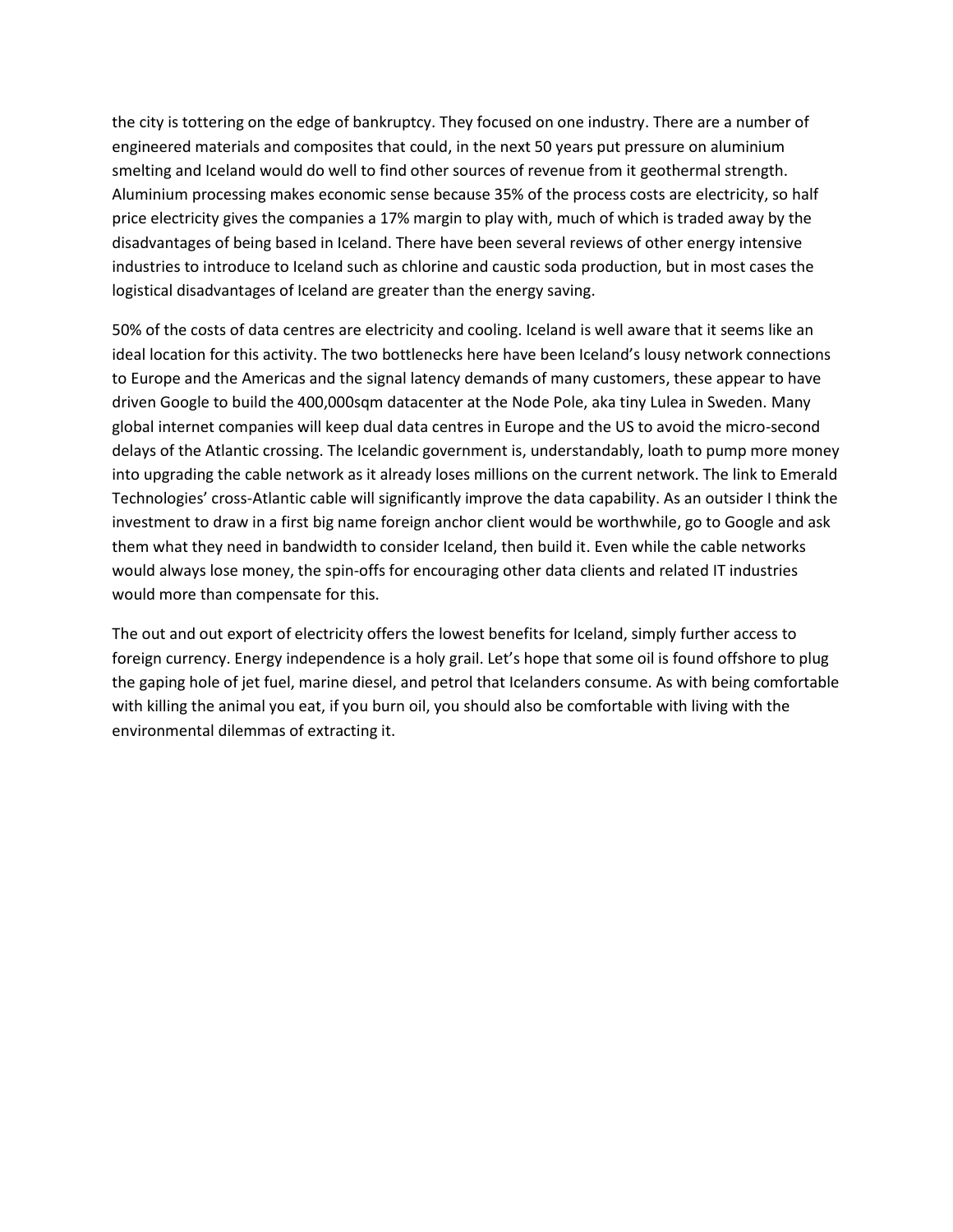#### *Letter Three*

### *The bestest*

I love trees, and the first half a dozen times I visited Iceland I felt a sensation verging on panic, as I scanned the horizons for hours looking for a lonely pine. Fishing in August the temperature was 7C and, with wind shear, it was close to freezing. Why would anyone come to this barren, windy, godforsaken place? Eventually though, I've had to concede that Iceland is stunning, and its macabre lunar landscapes add to its allure. My young children ranked their holiday in the Western Fjords as their 'bestest of all time', so I find myself being dragged back there again this summer at their insistence. The tourism figures show my kids are not unique in their views. Every year the tourism figures climb another whopping 20%.

Of course the cheaper Krona has played a big part in these climbing numbers. But my Icelandic friends tell me about the hippies in the 70's, who stopped many of the old colourful corrugated buildings downtown being cleared. Many of those crusaders are now senior executives, with their ponytails replaced by balding pats. But they should feel immense pride in having saved Reykjavik from being turned into a faceless architectural mess. Just, and only just enough charm has been maintained. There are a few streets, or parts of streets, that tourists enjoy strolling through. These should not only continue to be protected, but buildings on the key roads between the cathedral and docks should be enhanced wherever possible, particularly the two main town squares. Some of the most offensive eyesores should be replaced in partnership with a government tourism fund. Reykjavik totters precariously on the border between a bland suburban town and somewhere that, with a mixture of creativity and preservation, could become a destination.

Icelanders keep sending us foreigners to the Golden Circle. Having gained the trust of a few locals they eventually suggested I explore other parts of the island. I was amazed. There are all these magnificent fjords, rugged majestic mountains, and bays full of islands, yet you are corralling all the foreigners into this duller area south of Reykjavik. I have to assume this is done intentionally, to keep foreigners away from where the Icelanders want to holiday. Alternatively, if you can bare our company, there are opportunities to open up several other more stunning Circles to entice tourists to the country.

There is a complete lack of funky places to stay, something the likes of KEX and Icelandair hotel are successfully setting right. This good example needs to spread around the countryside like an eclectic virus, mutating earth houses and urban chic into uniquely Icelandic designs. In desperation I have rented two mobile homes this summer.

As an amateur historian the Icelandic government's choice of the name Portus for the company running Harpa intrigued me. Was the choice of name representing the folly of the roman engineers in thinking they could overcome the silt pouring down the Tiber with Rome's first man-made harbour? Or did it represent the sinking of Caligula's folly for a more practical use, the foundations for Portus' lighthouse? Either way, on the surface, this expensive to build and expensive to run building appeared to be more